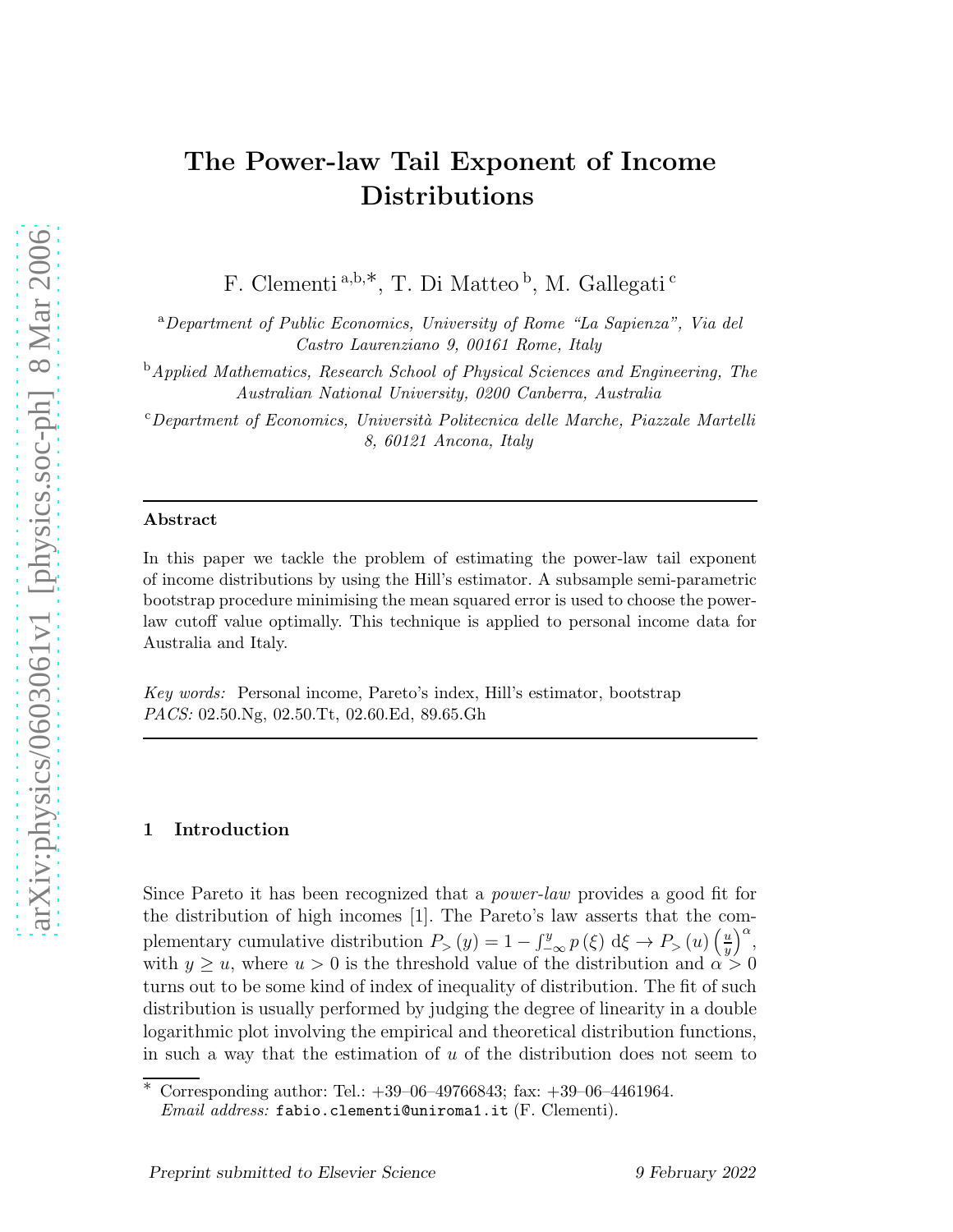follow a neutral procedure. Moreover, recent studies have criticized the reliability of this geometrical method by showing that linear-fit based methods for estimating the power-law exponent tend to provide biased estimates, while the maximum likelihood estimation method produces more accurate and robust estimates [2,3]. Hill proposed a conditional maximum likelihood estimator for  $\alpha$  based on the k largest order statistics for non-negative data with a Pareto's tail [4]. That is, if  $y_{[n]} \geq y_{[n-1]} \geq \ldots \geq y_{[n-k]} \geq \ldots \geq y_{[1]}$ , with  $y_{[i]}$  denoting the  $i<sup>th</sup>$  order statistic, are the sample elements put in descending order, then the Hill's estimator is

$$
\hat{\alpha}_n(k) = \left[\frac{1}{k} \sum_{i=1}^k \left(\log y_{n-i+1} - \log y_{n-k}\right)\right]^{-1}
$$
\n(1)

where *n* is the sample size and k an integer value in  $[1, n]$ . Unfortunately, the finite-sample properties of the estimator (Eq. 1) depend crucially on the choice of k: increasing k reduces the variance because more data are used, but it increases the bias because the power-law is assumed to hold only in the extreme tail.

Over the last twenty years, estimation of the Pareto's index has received considerable attention in extreme value statistics [5]. All of the proposed estimators, including the Hill's estimator, are based on the assumption that the number of observations in the upper tail to be included,  $k$ , is known. In practice,  $k$  is unknown; therefore, the first task is to identify which values are really extreme values. Tools from exploratory data analysis, as the quantilequantile plot and/or the mean excess plot, might prove helpful in detecting graphically the quantile  $y_{[n-k]}$  above which the Pareto's relationship is valid; however, they do not propose any formal computable method and, imposing an arbitrary threshold, they only give very rough estimates of the range of extreme values.

Given the bias-variance  $trade-off$  for the Hill's estimator, a general and formal approach in determining the best  $k$  value is the minimisation of the *Mean* Squared Error (MSE) between  $\hat{\alpha}_n(k)$  and the theoretical value  $\alpha$ . Unfortunately, in empirical studies of data the theoretical value of  $\alpha$  is not known. Therefore, an attempt to find an approximation to the sampling distribution of the Hill's estimator is required. To this end, a number of innovative techniques in the statistical analysis of extreme values proposes to adopt the powerful bootstrap tool to find the optimal number of order statistics adaptively [6,7,8,9]. By capitalizing on these recent advances in the extreme value statistics literature, in this paper we adopt a subsample semi-parametric bootstrap algorithm in order to make a reasonable and more automated selection of the extreme quantiles useful for studying the upper tail of income distributions and to end up at less ambiguous estimates of  $\alpha$ . This methodology is described in Section 2 and its application to Australian and Italian income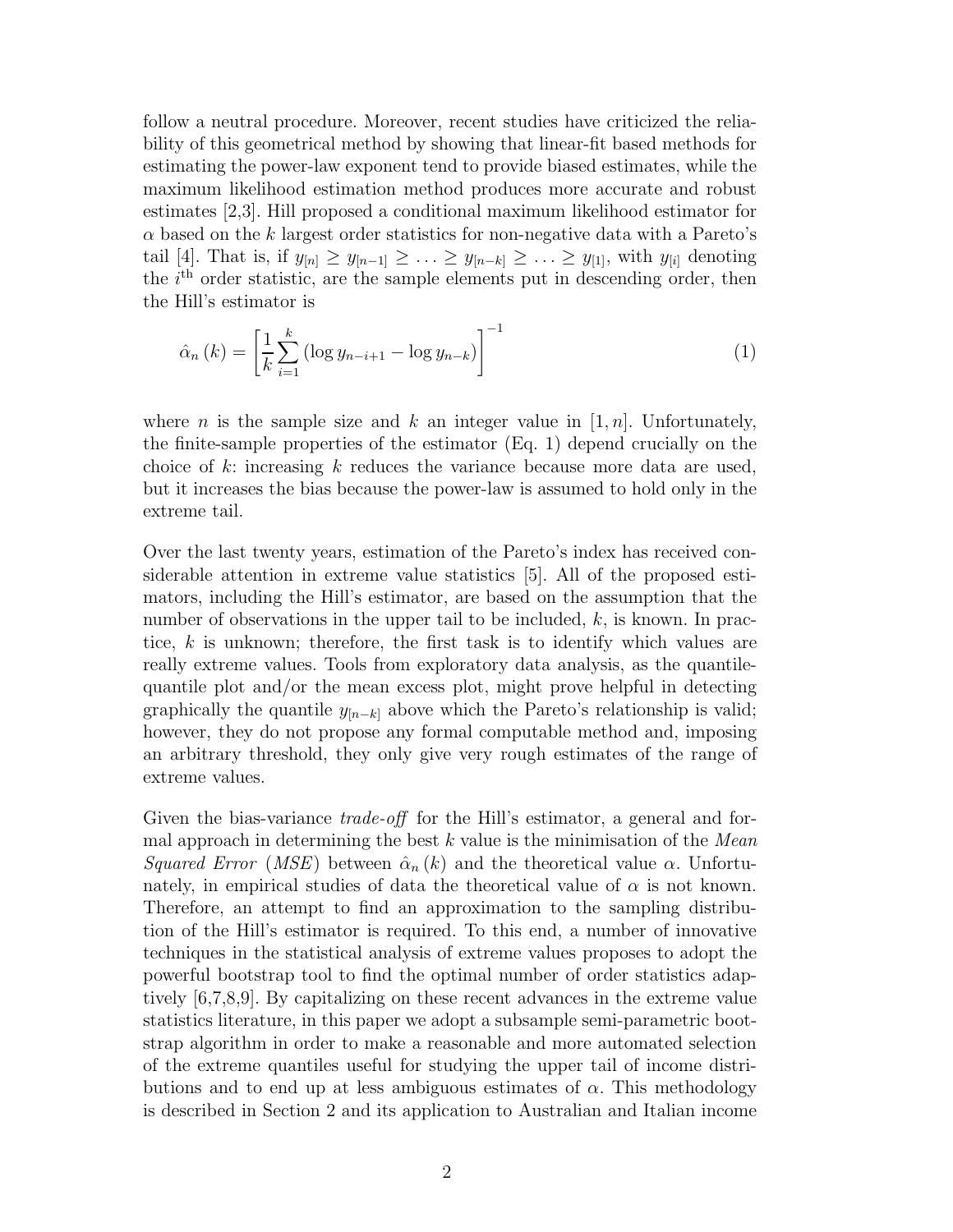data [10,11] is given in Section 3. Some conclusive remarks are reported in Section 4.

## 2 Estimation Technique for Threshold Selection

In this section we consider the problem of finding the optimal threshold  $u_n^*$  $\frac{n}{n}$  – or equivalently the optimal number  $k^*$  of extreme sample values above that threshold – to be used for estimation of  $\alpha$ . In order to achieve this task, we minimize the  $MSE$  of the Hill's estimator (Eq. 1) for a series of thresholds  $u_n = y_{[n-k]}$ , and pick the  $u_n$  value at which the *MSE* attains its minimum as  $u_n^*$ n . Given that different threshold series choices define different sets of possible observations to be included in the upper tail of a specific observed sample  $y_n = \{y_i; i = 1, 2, ..., n\}$ , only the observations exceeding a certain threshold that are additionally distributed according to a Pareto's cumulative distribution function  $PD_{\hat{\alpha}_n(k),u_n}(y)$  are included in the series. In order to check this condition, we perform for each threshold in the original sample a  $Kolmogorov-Smirnov (K-S)$  goodness-of-fit test for the null hypothesis  $H_0$ :  $\hat{F}_n(y) = PD_{\hat{\alpha}_n(k),u_n}(y)$  versus the general alternative of the form  $H_1: \hat{F}_n(y) \neq PD_{\hat{\alpha}_n(k),u_n}(y)$ , where  $\hat{F}_n(y)$  is the empirical distribution function, and  $\hat{\alpha}_n(k)$  is a prior estimate for each threshold  $u_n$  of the Pareto's tail index obtained through the Hill's statistic. Following the methodology in [12], the formal steps in making a test of  $H_0$  are as follows:

- (a) Calculate the original K-S test statistic D by using the formula  $D =$ sup<br>  $-\infty *y* < \infty$  $\left| \hat{F}_n(y) - PD_{\hat{\alpha}_n(k),u_n}(y) \right|.$
- (b) Calculate the modified form  $T^*$  by using the formula

$$
T^* = D\left(\sqrt{n} + 0.12 + \frac{0.11}{\sqrt{n}}\right).
$$
 (2)

(c) Reject  $H_0$  if  $T^*$  exceeds the cutoff level, z, for the chosen significance level.

To obtain an estimate of finite-sample bias and variance (and thus MSE) at each threshold coming from the null hypothesis  $H_0$ , a natural criterion is to use the bootstrap [13]. In its purest form, the bootstrap involves approximating an unknown distribution function,  $F(y)$ , by the empirical distribution function,  $\hat{F}_n(y)$ . However, most times the empirical distribution model from which one resamples in a purely non-parametric bootstrap is not a good approximation of the distribution shape in the tail. Therefore, we initially smooth the tail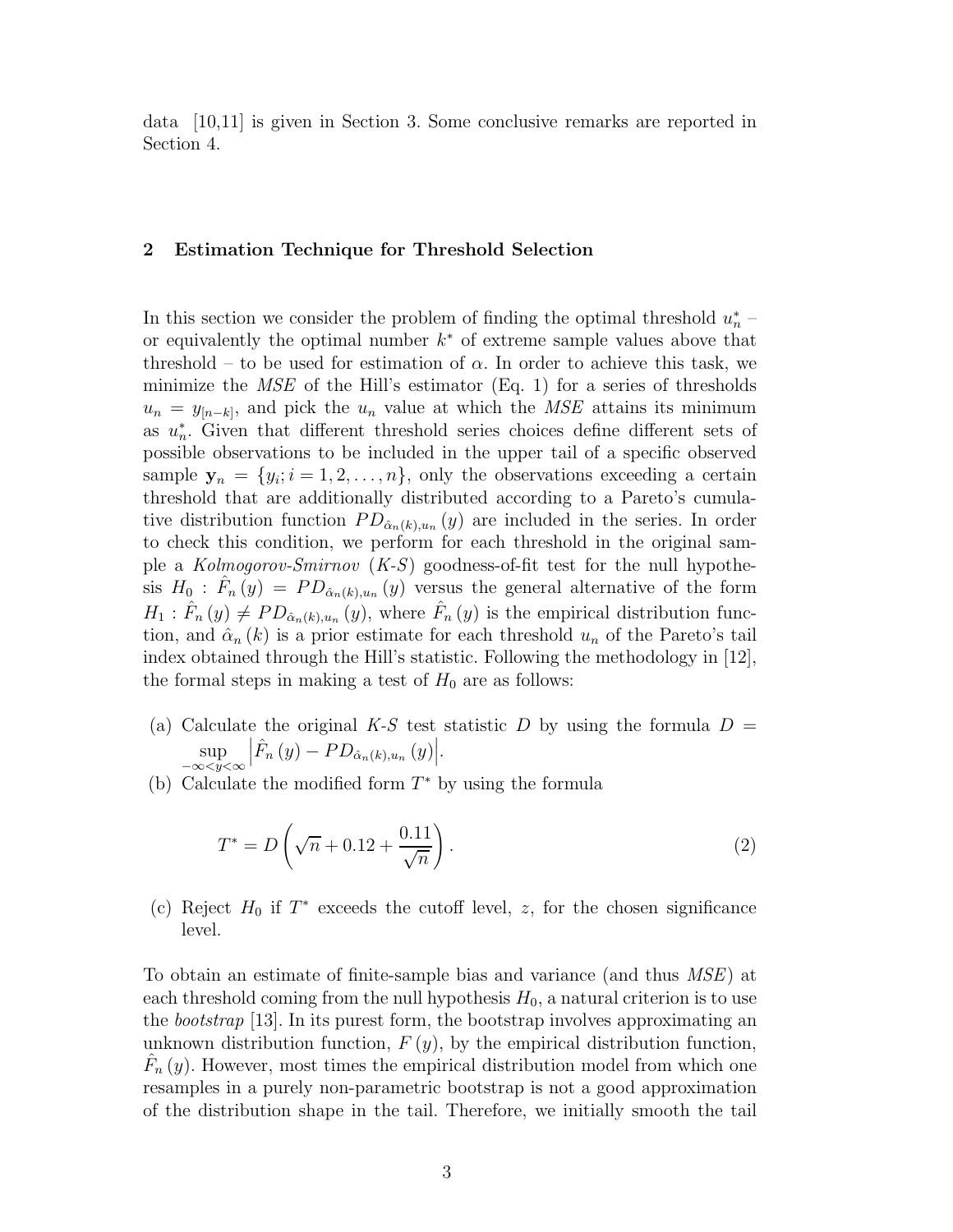data by fitting a Pareto's cumulative distribution function

$$
PD_{\hat{\alpha}_n(k), u_n}(y) = p = 1 - P_{>}(u_n) \left(\frac{u_n}{y}\right)^{\hat{\alpha}_n(k)}
$$
\n(3)

to the  $n_1 \leq n$  observations  $\mathbf{y}_{n_1} = \{y \in \mathbf{y}_n : T^* \leq z\}$ , and then use the quantiles  $y_{n_1}^p = \left\{ y \in \mathbf{y}_{n_1} : PD_{\hat{\alpha}_n(k), u_n}(y) \geq p \right\}$  obtained directly from inverting the estimated model (Eq. 3) to draw the bootstrap samples.

Let us here summarize the adopted methodology:

- (1) Evaluate the estimate  $\hat{\alpha}_n(k)$  of the Pareto's tail index for each threshold in the original sample  $y_n$  by using the Hill's estimator (Eq. 1).
- (2) For each threshold in the original sample, test the Pareto's approximation by computing the value of the  $K-S$  test statistic (Eq. 2).
- (3) Fit the model (Eq. 3) to the subset of data  $y_{n_1}$  belonging to the null hypothesis  $H_0$ .
- (4) Select R independent bootstrap samples  $y_1^{\#}$  $_1^{\#},\mathbf{y}^{\#}_2$  $x_2^{\#}, \ldots, \mathbf{y}_R^{\#},$  each consisting of  $n_1$  values drawn with replacement from the set of quantiles  $y_{n_1}^p$  obtained by inverting the fitted model (Eq. 3).
- (5) For each bootstrap sample  $y_r^{\#}$ ,  $r = 1, 2, ..., R$ , and for each threshold  $u_{n_1}^{\#}$  in the bootstrap sample, evaluate the bootstrap estimate  $\hat{\alpha}_{n_1}^{\#}(k_1)$  of the Pareto's tail index by using the Hill's estimator (Eq. 1).
- (6) For each threshold  $u_{n_1}^{\#}$ , calculate the bias,  $B = E\left[\hat{\alpha}_{n_1}^{\#}(k_1)\right] \hat{\alpha}_n(k)$ , the variance,  $Var = E\left\{ \left[ \hat{\alpha}_{n_1}^{\#}(k_1) \right]^2 \right\}$  $-\left\{ E\left[\hat{\alpha}_{n_{1}}^{\#}\left(k_{1}\right)\right]\right\} ^{2}$ , and the mean squared error,  $MSE = B^2 + Var$ , of the Hill's tail index estimates.
- (7) Select as the optimal threshold  $u_n^* = y_{[n-k^*]}$  that threshold where the MSE attains its minimum.

Minimising the MSE, thus, amounts to find the MSE minimising number of order statistics  $k^* = \arg\min_k MSE$ , from which one infers the optimal estimate of the tail index  $\hat{\alpha}_n^*$  $_{n}^{*}(k^{*}).$ 

## 3 Empirical Application: The Australian and Italian Personal Income Distributions

The data sources we use to illustrate how the methodology proposed in Section 2 can be applied to the analysis of income distributions have been selected from the nationally representative cross-sectional data samples of the Australian and Italian household populations. In particular, we have analyzed the Total annual income from all sources in the years 1993–94 to 1996-97, and then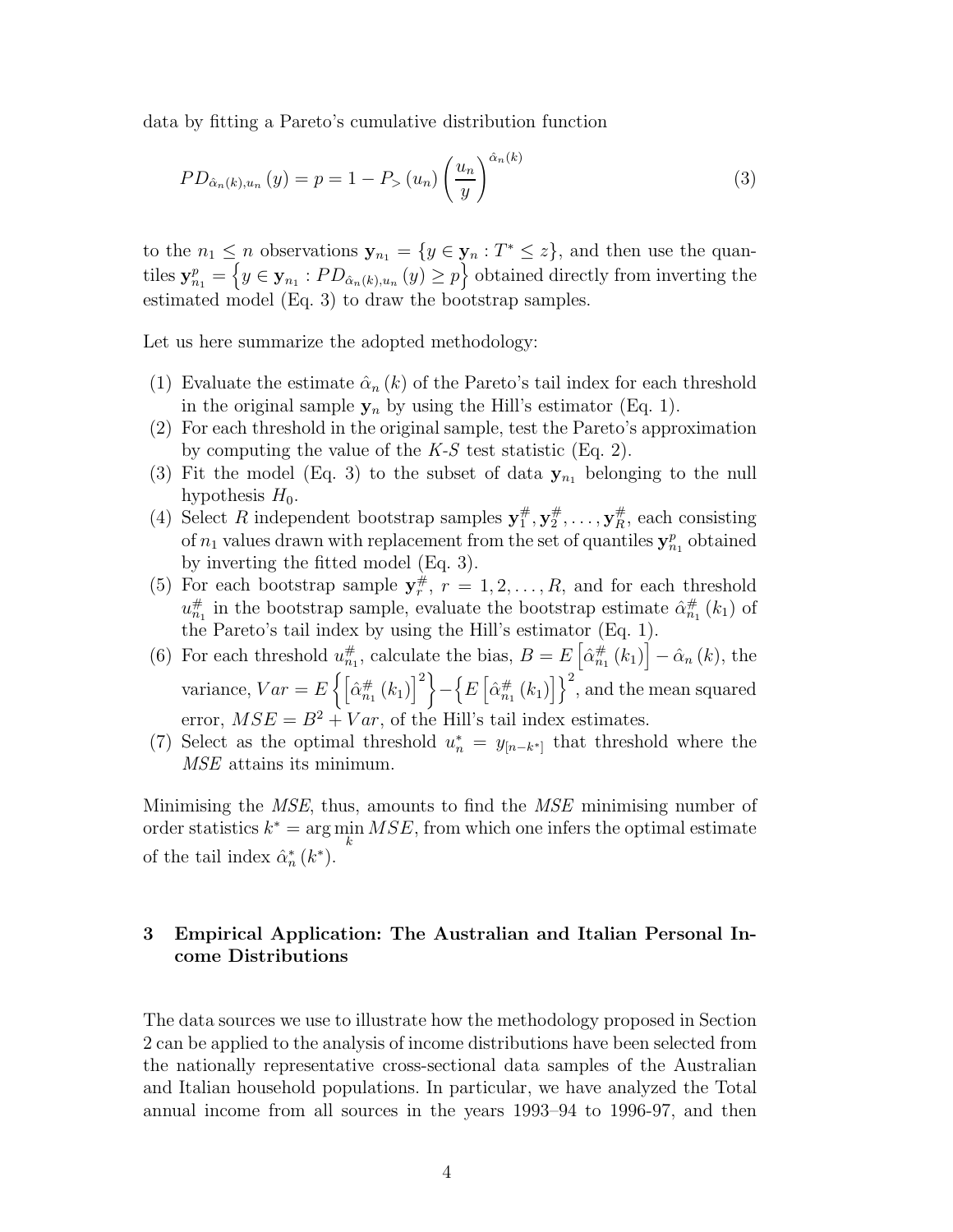

Fig. 1. Modified  $K-S$  statistic (Eq. 2) as a function of the tail size for (a) Australia in 1999–2000 and (b) Italy in 2000.

in 1989–90, 1998–99, 1999–2000, and 2001-02 for Australia, and 1977–2002 for Italy [10,11,14]. Here we report only the results in the year 1999-2000 for Australia and 2000 for Italy.

Figs. 1 (a) and (b) depict the outcomes of the complete sequences of  $K-S$  test for a selection of tail fractions. Blue points (see on line version) mark all the observations for which the modified  $K-S$  statistic (Eq. 2) does not exceed the 5% cutoff level  $z = 1.358$  (solid lines in the figures). The 5% significance point  $z = 1.358$  comes from Table 1A in [12]. The figures indicate the tail regions that may be tentatively regarded as appropriate for the implementation of the semi-parametric bootstrap technique.

The Hill's estimator (Eq. 1) is reported in Figs. 2 for Australia (a) and Italy (b), and for tails  $\leq 20\%$  and  $\leq 25\%$  of the full sample size respectively (see solid lines). In these figures, the optimal number of extreme sample values are reported, namely  $k^* = 299$  for Australia and  $k^* = 3222$  for Italy, providing the following values for the tail power-law exponents:  $\hat{\alpha}_n^*$  $n \choose n (k^*) = 2.3 \pm 0.2$ and  $\hat{\alpha}_n^*$  $h_n^*(k^*) = 2.5 \pm 0.1$ , where the errors (with 95% confidence) have been obtained through the *jackknife* method [15]. In these computations, we have used 1000 resamples and the subsample size has been set equal to the number of observations not rejected by the  $K-S$  test at the 5% level (see Section 2) and Figs. 1 (a) and (b)). Repeated calculations with a different number of replications produce a spread of tail index estimates with deviations inside the 95% uncertainty band (dashed lines in the figures), showing therefore numerical robustness of our results. We have here obtained more precise values of the power-law tails than the previous one reported in the literature [11].

The use of these  $\hat{\alpha}_n^*$  optimal values produces the fits shown by the solid lines in Figs. 3 (a) and (b) for Australia and Italy, where the complementary cumulative distributions are plotted on a log-log scale. The vertical dashed lines indicate the optimal values of the threshold parameter attained by subsample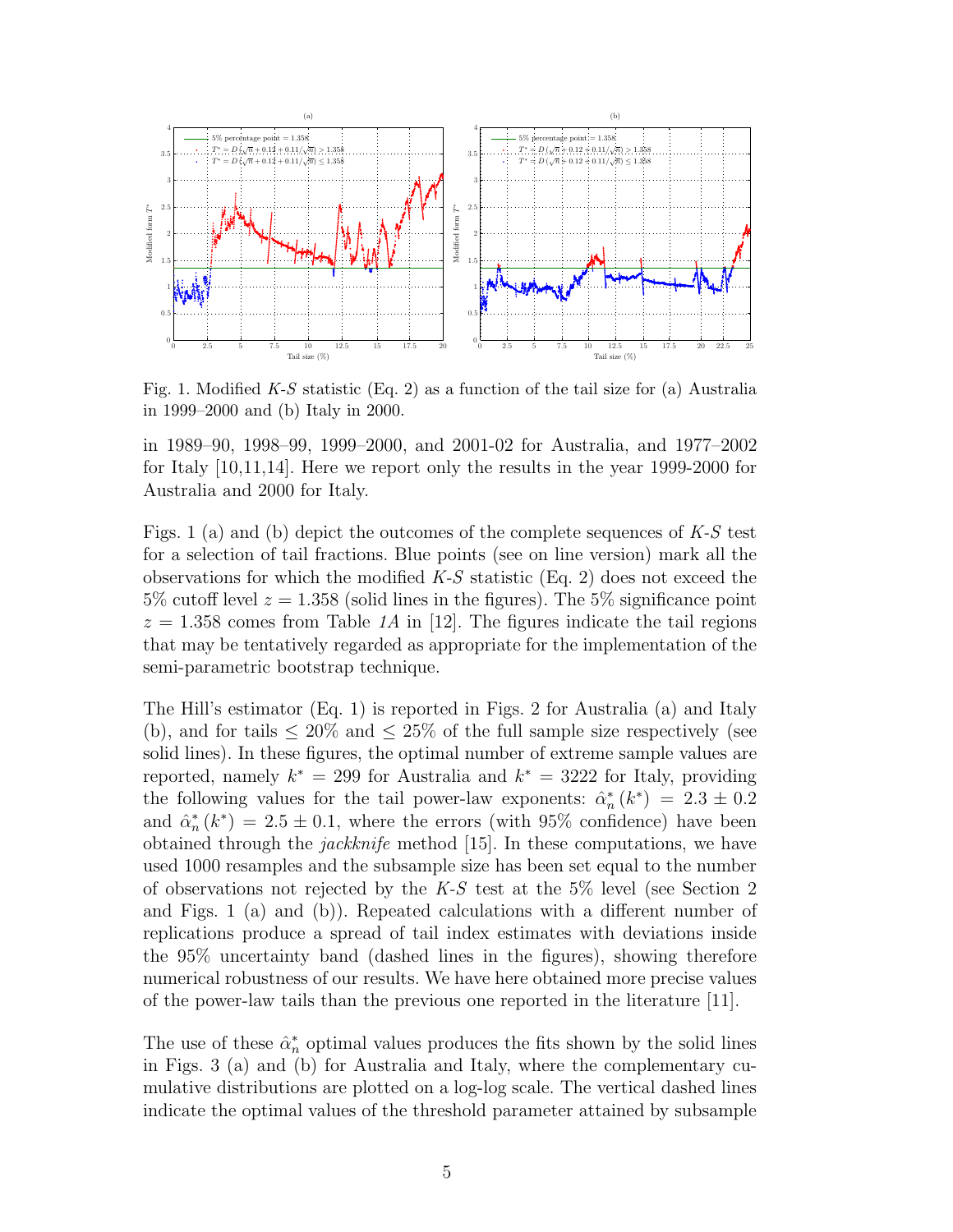



Fig. 2. The Hill's estimator (Eq. 1) for (a) Australia in 1999–2000 and (b) Italy in 2000. The dashed lines represent the 95% confidence limits of the tail index estimates computed by using the jackknife method. The arrows mark the optimal number of extreme sample values  $k^*$ .

semi-parametric bootstrapping: (a)  $u_n^* = $82367$  for Australia in 1999-2000 and (b)  $u_n^* = \epsilon$  19655 for Italy in 2000. As we can see, our procedure succeeds in avoiding deviations from linearity for the largest observations that might strongly influence the estimation of  $\alpha$ , illustrating therefore the importance of optimally choosing the tail threshold.

## 4 Concluding Remarks

In this paper we have considered the problem of the estimation of the powerlaw tail exponent of income distributions and we have adopted a subsample semi-parametric bootstrap procedure in order to arrive at less ambiguous estimates of  $\alpha$ . This methodology has been empirically applied to the estimation of personal income distribution data for Australia and Italy. The reliability and robustness of the results have been tested by running different repeated bootstrap replications and comparing the variability of the estimates through a jackknife method.

From the economic point of view, this technique for the estimation of the Pareto's tail index of income distribution is expected to allow a deeper understanding of both the way in which cyclical fluctuations in economic activity affect factor income shares and the channels through which these effects work through the size distribution of income, which are issues of relevance for the modeling of the income process in the high-end tail of the distribution.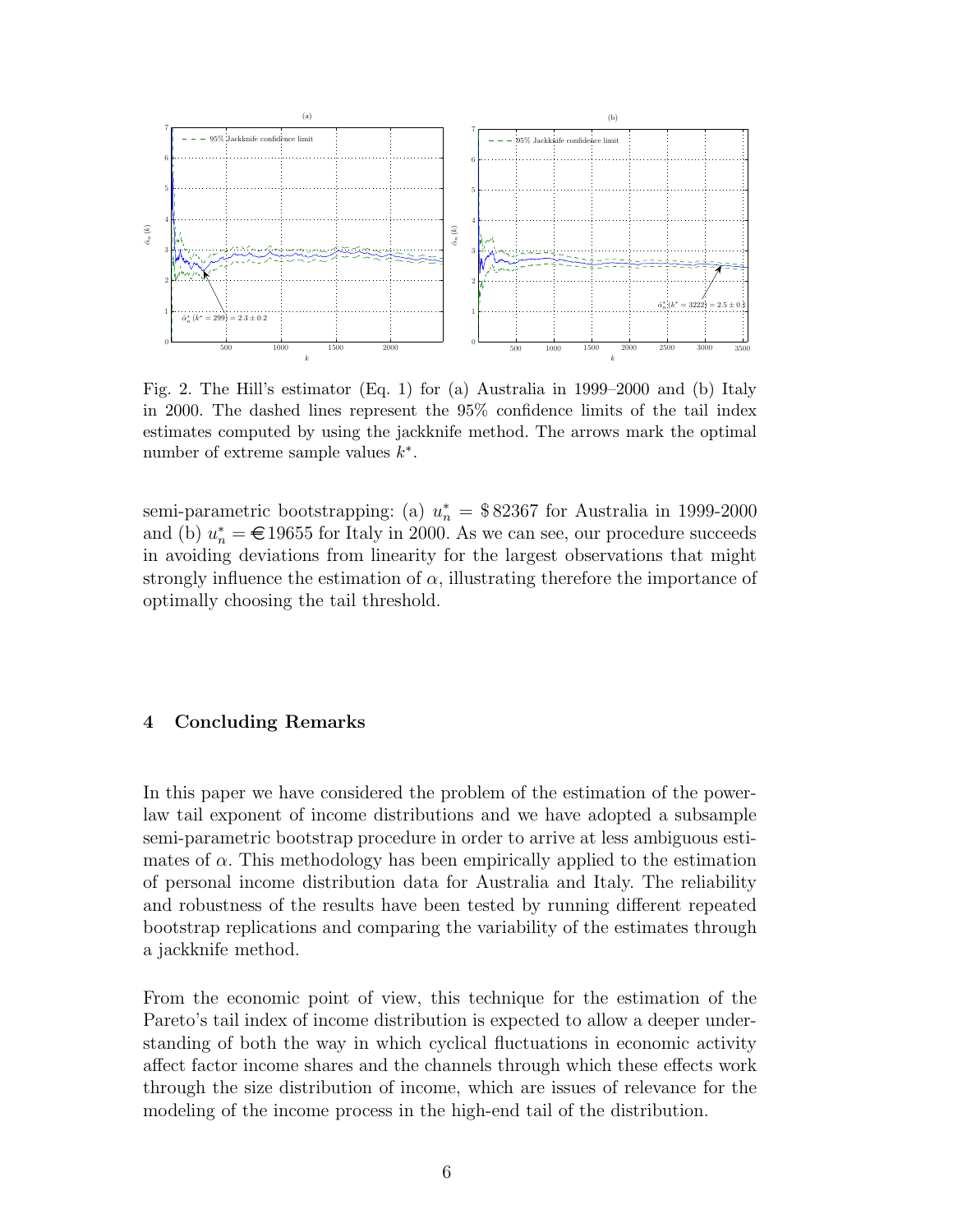

Fig. 3. Complementary cumulative distribution (a) for Australia in 1999-2000 and (b) for Italy in 2000 and power-law fits by using the estimated optimal values for α.

## Acknowledgements

T. Di Matteo wishes to thank the Australian Social Science Data Archive, ANU, for providing the ABS data and the partial support by ARC Discovery Projects: DP03440044 (2003) and DP0558183 (2005), COST P10 "Physics of Risk" project and M.I.U.R.-F.I.S.R. Project "Ultra-high frequency dynamics of financial markets".

### References

- [1] V. Pareto, Course d'économie politique, (Macmillan, London, 1897).
- [2] M. L. Goldstein, S. A. Morris, and G. G. Yen, European Physical Journal B 41, 255–258, (2004).
- [3] H. F. Coronel-Brizio and A. R. Hernández-Montoya, *Physica A* **354**, 437–449, (2005).
- [4] B. M. Hill, *The Annals of Statistics* **3**, 1163–1174, (1975).
- [5] T. Lux, Applied Financial Economics 11, 299–315, (2001).
- [6] P. Hall, *Journal of Multivariate Analysis* **32**, 177–203, (1990).
- [7] M. M. Dacorogna, U. A. M¨uller, O. V. Pictet, and C. G. De Vries, "The Distribution of Extremal Foreign Exchange Rate Returns in Extremely Large Data Sets, Internal document (BPB. 1992–10–22), Olsen & Associates (Zürich, 1992).
- [8] J. Danielsson, L. De Haan, L. Peng, and C. G. De Vries, Journal of Multivariate Analysis 76, 226–248, (2001).